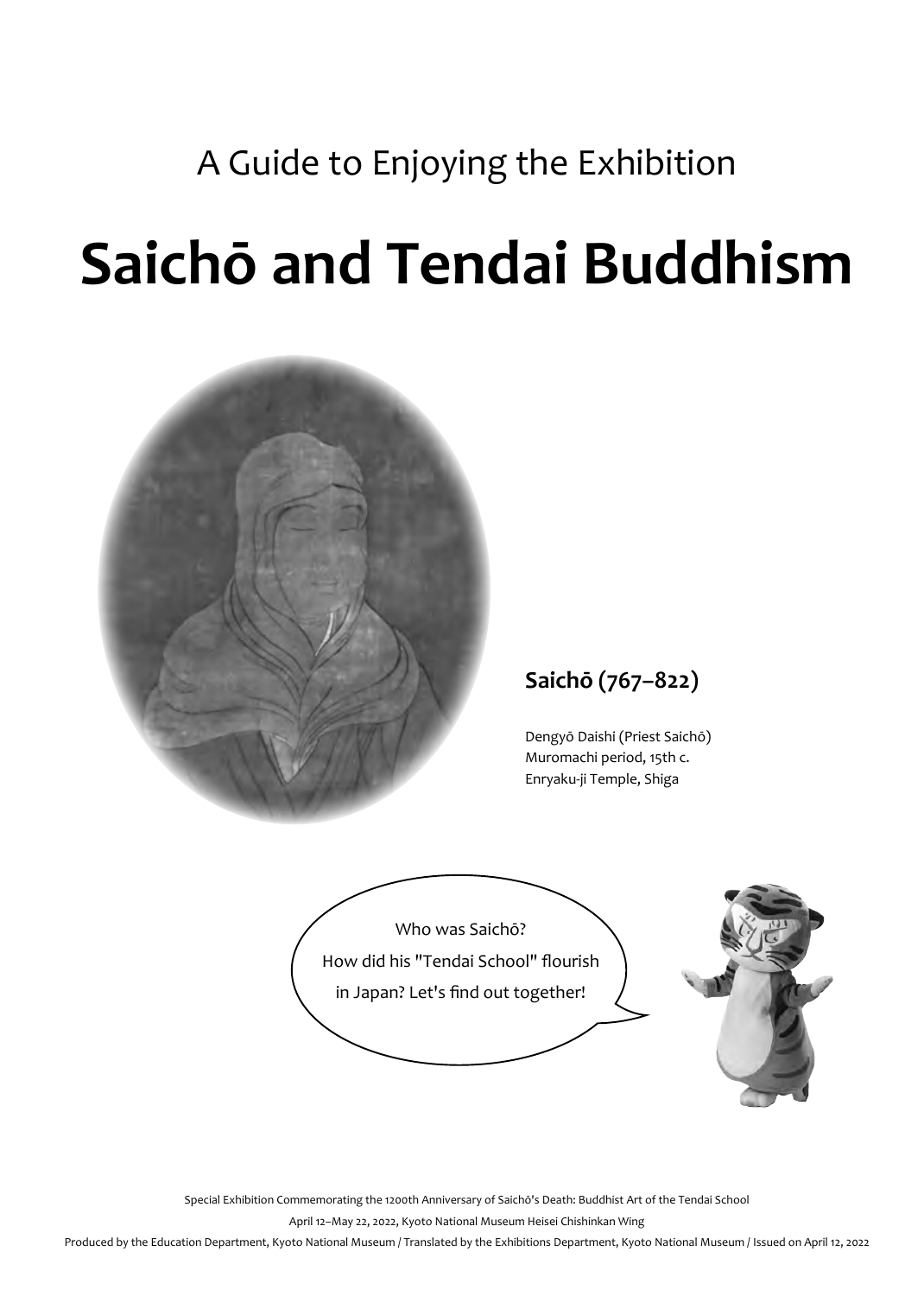## Timeline **Who was Saichō?**



**Saichō founded the temple Enryaku-ji, which produced many influential monks. The diverse teachings that they preached to guide humankind to salvation had a major impact on the development of Japanese culture.**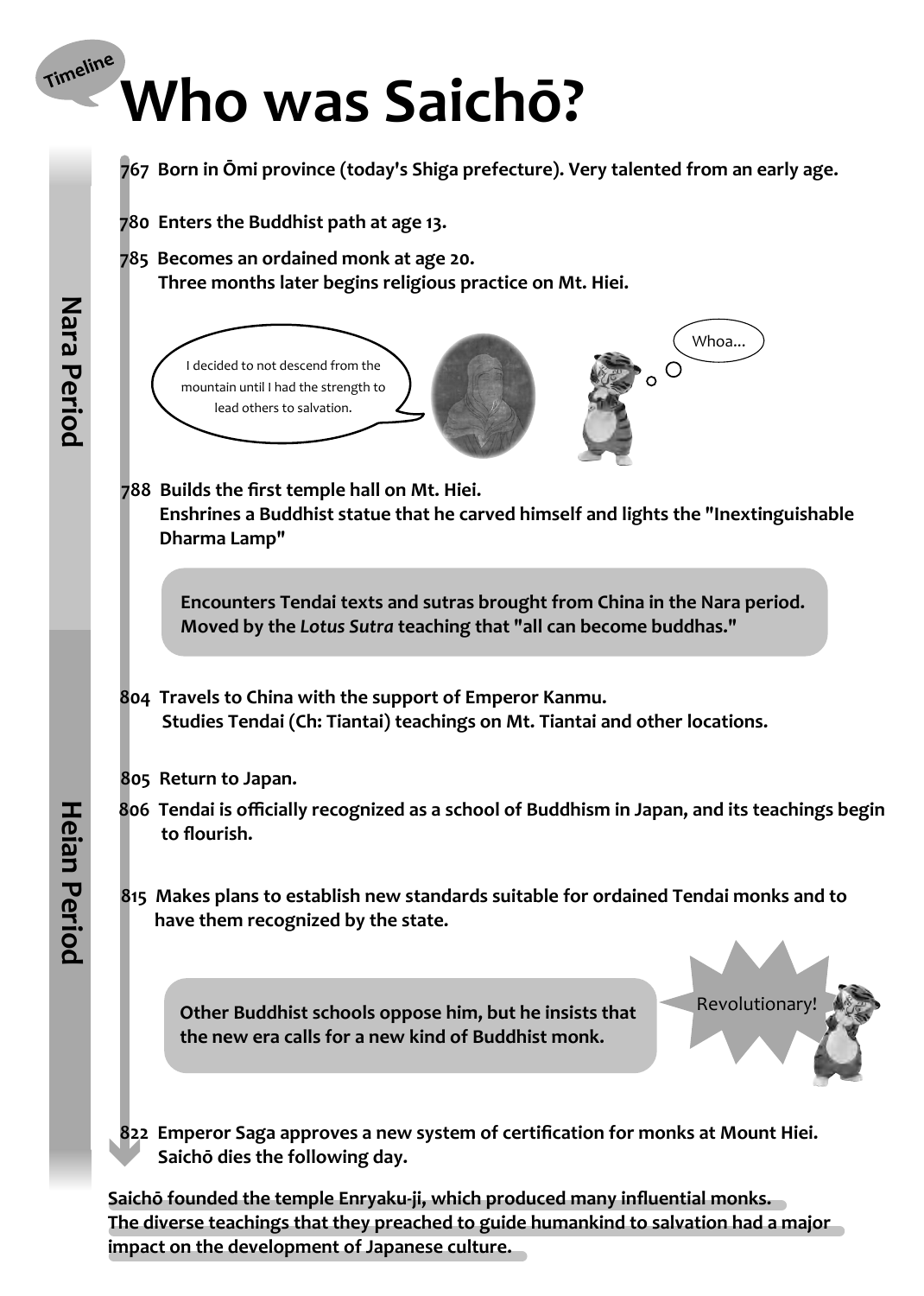# **Saichō's Network**





### **Buddhahood is Open to All!**

The *Lotus Sutra* is the most exalted sutra of Tendai Buddhism. It teaches that anyone can become a buddha and was copied in large quantities throughout the Heian period. This scroll was copied on indigo paper in silver characters. It opens with a painting depicting a scene from the sutra. It is believed to have been copied by Saichō's disciple Ennin.

Important Cultural Property, *Lotus Sutra* Vol. 5 Heian period, 10th c. Enryaku-ji Temple, Shiga. (Vol. 5 on view Apr. 12--May 1)

### **A Master's Robe**

Saichō received this robe from his master Xingman at Folong-si Temple on Mt. Tiantai. The most suitable robes for a Buddhist monastic were thought to be those made from discarded rags stitched together. This robe echoes the same idea by sewing together and reinforcing small pieces of cloth and unraveled fibers. National Treasure Seven-Panel Priest's Robe



China, Tang dynasty, 8th c. Enryaku-ji Temple, Shiga. (On view Apr. 12--May 1)